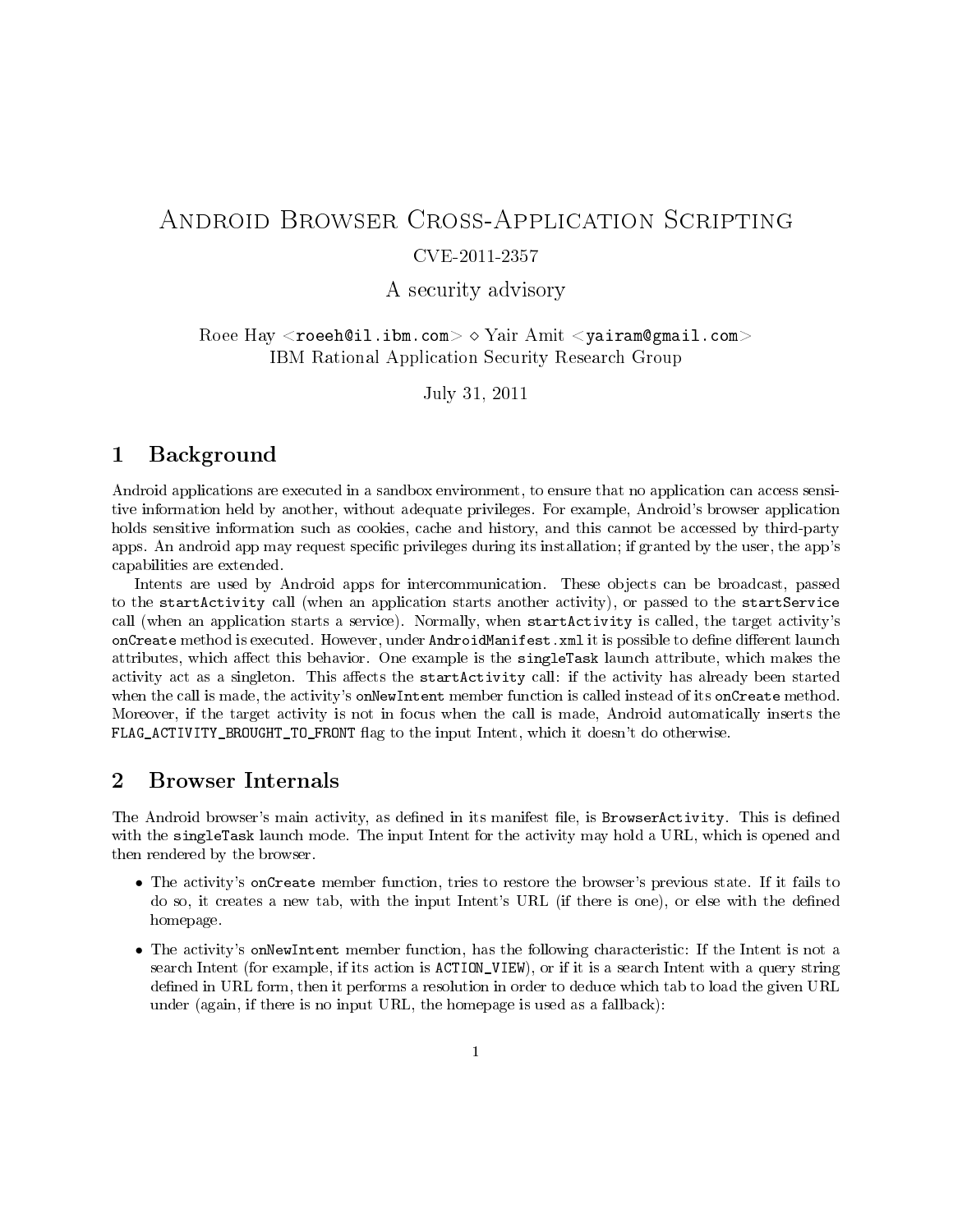- $-I$  If the intent contains FLAG\_ACTIVITY\_BROUGHT\_TO\_FRONT flag, it tries to find a tab with a matching application ID (as indicated by the Intent's Browser.EXTRA\_APPLICATION\_ID extra string) or with a matching URL. If it fails to do so, it loads the URL in a new tab, as long as the number of opened tabs is less than MAX\_TABS (usually 8). Otherwise, it opens the URL in the current tab.
- As a last resort, it loads the URL in the current tab.

The Browser app uses the WebView class as the underlying engine. If the WebView class has already loaded a URL, and the same instance is used to load a javascript:// URI, then the javascript is executed in the domain of the loaded URL. This is the desired behavior, as it allows applications to inject scripts into loaded pages, and control the WebView. However, this means that the browser must take special care if it reuses the same WebView instance, in order to avoid a Cross-Application Scripting vulnerability.

### 3 Vulnerability

A 3<sup>rd</sup> party application may exploit Android's Browser URL loading process in order to inject JavaScript code into an arbitrary domain thus break Android's sandboxing. There are two vectors that can achieve this:

1. The malicious application causes the Android's browser to reach the MAX\_TAB limit. From then on URLs are loaded under the current tab. The attacking application can open MAX\_TAB URLs by calling startActivity <MAX\_TAB> times with the attacked domain. On the <MAX\_TAB+1><sup>th</sup> call, the attacking app can insert a javascript:// URI, which will be opened in the context of the attacked domain. It should be denoted that the sent Intent should be combined with the

FLAG\_ACTIVITY\_BROUGHT\_TO\_FRONT flag because it is likely that the Browser will have UI focus from the second intent and forward, in which case Android won't attach this flag automatically and the crucial code fragment under onNewIntent will not be executed.

2. Sending two consecutive startActivity calls. The first call includes the attacked domain, and causes Android's browser to load it. The second call contains the javascript code. If the time interval between the two intents is small enough, then it is likely that the browser will have UI focus when the second startActivity call is made, therefore the input intent won't have the

FLAG\_ACTIVITY\_BROUGHT\_TO\_FRONT flag and, as explained in the previous vector, the JavaScript URI will be opened under the current tab, i.e. the attacked domain.

### 4 Impact

By exploiting this vulnerability a malicious, non-privileged application may inject JavaScript code into the context of any domain; therefore, this vulnerability has the same implications as global XSS, albeit from an installed application rather than another website. Additionally, an application may install itself as a service, in order to inject JavaScript code from time to time into the currently opened tab, thus completely intercepting the user's browsing experience.

### 5 Proof-of-Concept

The following is a PoC for the second technique: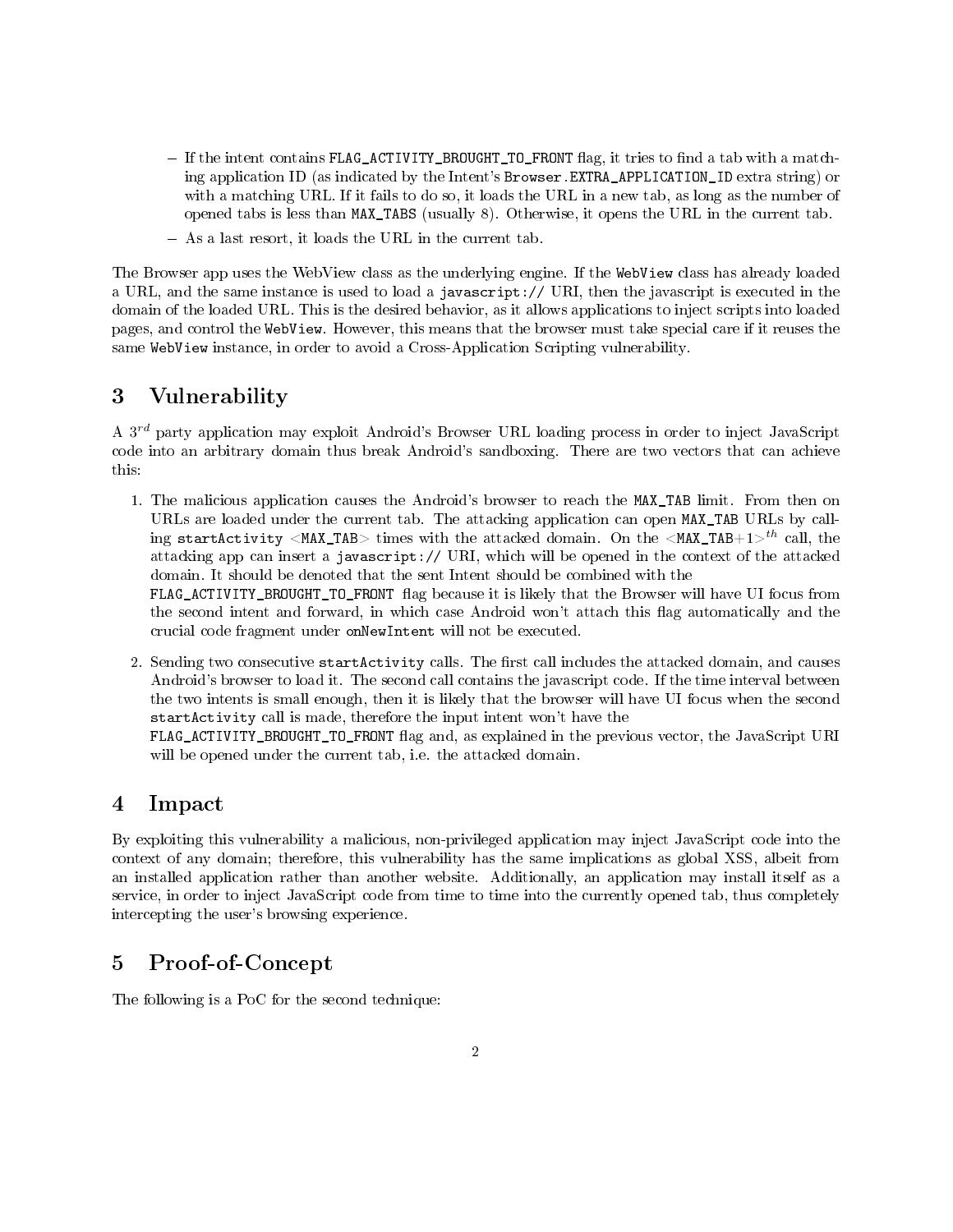```
public class CasExploit extends Activity
{
    static final String mPackage = "com.android.browser";
    static final String mClass = "BrowserActivity";
    static final String mUrl = "http://target.domain/";
    static final String mJavascript = "alert(document.cookie)";
    static final int mSleep = 15000;
    @Override
    public void onCreate(Bundle savedInstanceState) {
          super.onCreate(savedInstanceState);
          setContentView(R.layout.main);
          startBrowserActivity(mUrl);
          try {
              Thread.sleep(mSleep);
          }
          catch (InterruptedException e) {}
          startBrowserActivity("javascript:" + mJavascript);
    }
    private void startBrowserActivity(String url) {
          Intent res = new Intent("android.intent.action.VIEW");
          res.setComponent(new ComponentName(mPackage,mPackage+"."+mClass));
          res.setData(Uri.parse(url));
          startActivity(res);
    }
}
```
### 6 Vulnerable versions

Android 2.3.4 and Android 3.1 have been found vulnerable.

#### 7 Vendor Response

Android 2.3.5 and 3.2 have been released, which incorporate a fix for this bug. The fixes can be found in the following commits:

- http://android.git.kernel.org/?p=platform/packages/apps/Browser.git; a=commit;h=afa4ab1e4c1d645e34bd408ce04cadfd2e5dae1e
- http://android.git.kernel.org/?p=platform/packages/apps/Browser.git; a=commit;h=096bae248453abe83cbb2e5a2c744bd62cdb620b

Patches are available for Android 2.2.\* and will be released at a later date. Organizations can contact security@android.com for patch information.

Android has communicated information about this vulnerability to their partners, and all new Android compatible devices are required to incorporate this bug fix: